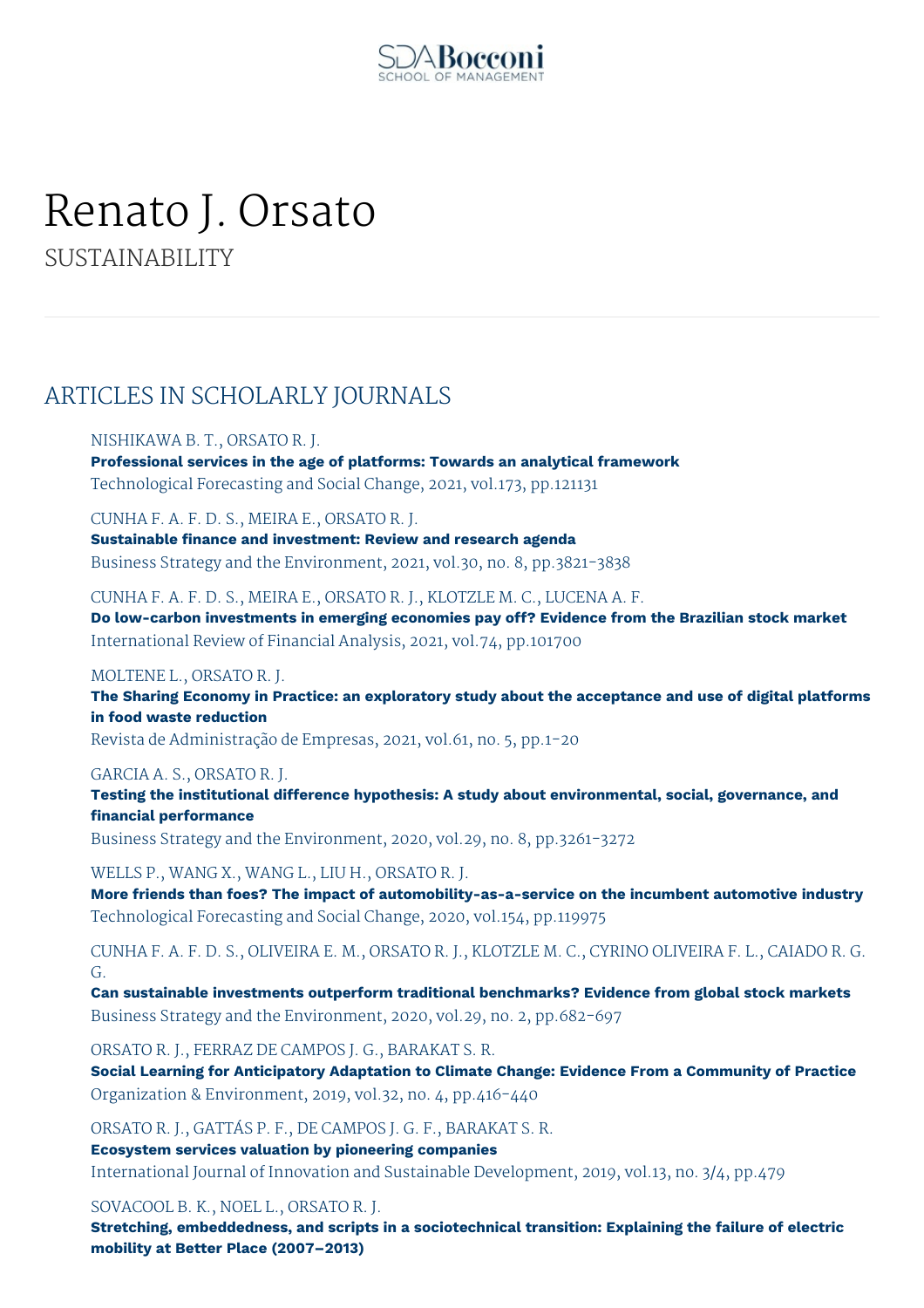Technological Forecasting and Social Change, 2017, vol.123, pp.24-34

GARCIA A. S., MENDES-DA-SILVA W., ORSATO R. J. **Sensitive industries produce better ESG performance: Evidence from emerging markets** Journal of Cleaner Production, 2017, vol.150, pp.135-147

ORSATO R. J., BARAKAT S. R., DE CAMPOS J. G. F.

**Organizational adaptation to climate change: learning to anticipate energy disruptions** International Journal of Climate Change Strategies and Management, 2017, vol.9, no. 5, pp.645-665

ORSATO R. J., GARCIA A., MENDES-DA-SILVA W., SIMONETTI R., MONZONI M. **Sustainability indexes: why join in? A study of the 'Corporate Sustainability Index (ISE)' in Brazil** Journal of Cleaner Production, 2015, vol.96, pp.161-170

ORSATO R. J., DE CAMPOS J. G. F., BARAKAT S. R., NICOLLETTI M., MONZONI M. **Why join a carbon club? A study of the banks participating in the Brazilian "Business for Climate Platform"** Journal of Cleaner Production, 2015, vol.96, pp.387-396

DIJK M., ORSATO R. J., KEMP R. **Towards a regime-based typology of market evolution** Technological Forecasting and Social Change, 2015, vol.92, pp.276-289

ORSATO R. J., CLEGG S. R., FALCÃO H.

**The Political Ecology of Palm Oil Production** Journal of Change Management, 2013, vol.13, no. 4, pp.444-459

DIJK M., ORSATO R. J., KEMP R. **The emergence of an electric mobility trajectory**

Energy Policy, 2013, vol.52, pp.135-145

ORSATO R. J., VON ZUBEN F., VAN WASSENHOVE L. **Turning waste into wealth** International Commerce Review, 2007, vol.7, no. 2, pp.116-123

ORSATO R. J., WELLS P. **U-turn: the rise and demise of the automobile industry** Journal of Cleaner Production, 2007, vol.15, no. 11-12, pp.994-1006

## ORSATO R. J.

**Competitive Environmental Strategies: When Does it Pay to Be Green?** California Management Review, 2006, vol.48, no. 2, pp.127-143

ORSATO R. J., CLEGG S. R. **Radical reformism: towardscritical ecological modernization**

Sustainable Development, 2005, vol.13, no. 4, pp.253-267

WELLS P., ORSATO R. J.

**Redesigning the Industrial Ecology of the Automobile** Journal of Industrial Ecology, 2005, vol.9, no. 3, pp.15-30

RANDJELOVIC J., O'ROURKE A. R., ORSATO R. J. **The emergence ofgreen venture capital** Business Strategy and the Environment, 2003, vol.12, no. 4, pp.240-253

ORSATO R. J., DEN HOND F., CLEGG S. R.

**The Political Ecology of Automobile Recycling in Europe** Organization Studies, 2002, vol.23, no. 4, pp.639-665

ORSATO R. J., CLEGG S. R. **The Political Ecology of Organizations** Organization & Environment, 1999, vol.12, no. 3, pp.263-279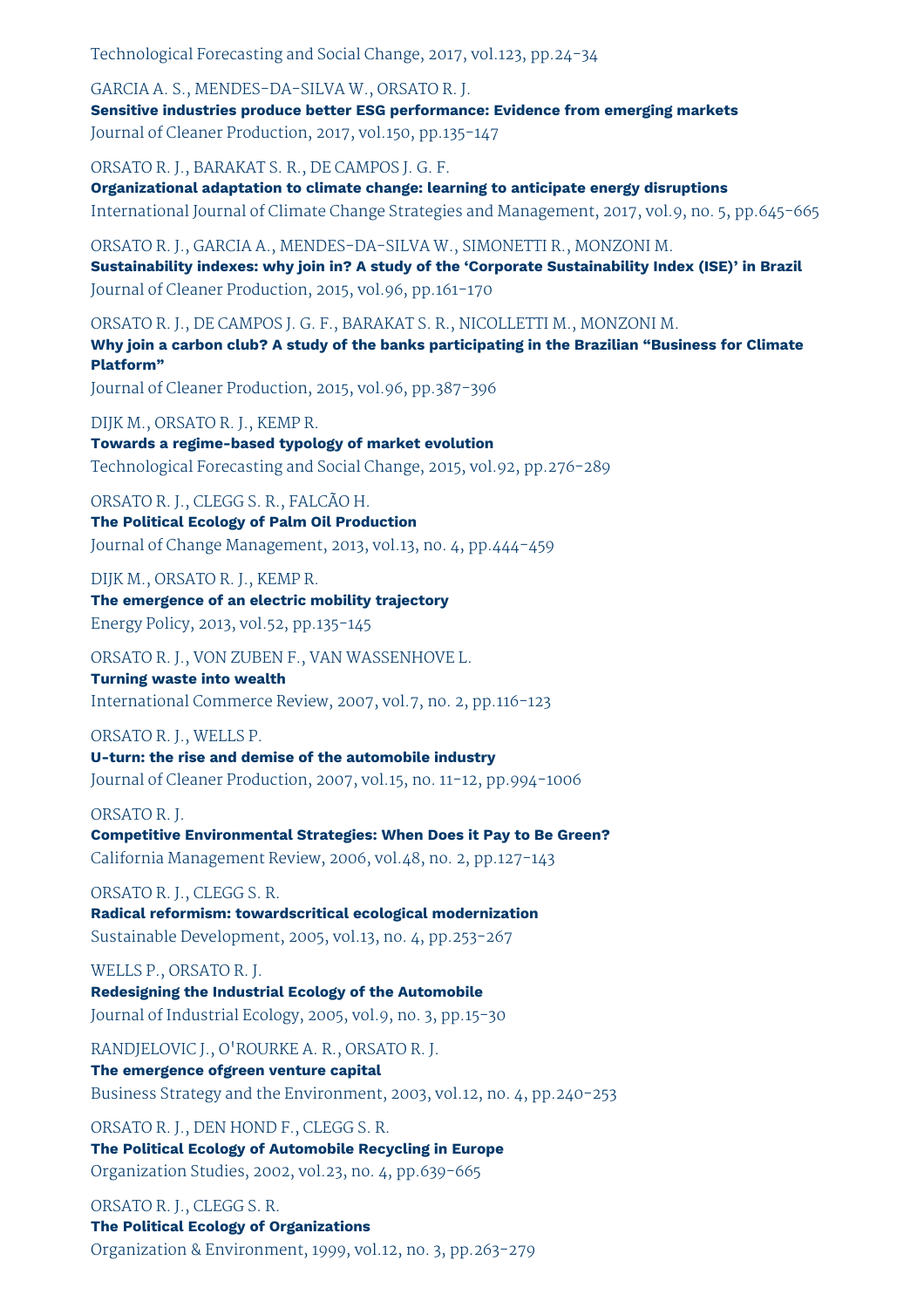## RESEARCH MONOGRAPHS

ORSATO R. J. **Sustainability Strategies: When does it pay to be green?** Palgrave Macmillan, , 2009

## CONTRIBUTION TO CHAPTERS, BOOKS OR RESEARCH MONOGRAPHS

## ORSATO R. J., BARAKAT S. R., CAMPOS J. G. F.

**Sustainability Strategies: Research and Practice in International Business** in *The Oxford Handbook of International Business Strategy*

K. Mellahi, K. Meyer, R. Narula, I. Surdu, A. Verbeke (Eds),Oxford University Press, pp.537-561, 2020

## GARCIA A. S., MENDES-DA-SILVA W., ORSATO R. J.

**Corporate Sustainability, Capital Markets, and ESG Performance** in *Individual Behaviors and Technologies for Financial Innovations*

Wesley Mendes-Da-Silva (Eds),Springer International Publishing, pp.287-309, 2019

## MANTOVANI W., ORSATO R. J., UEHARA T.

**Missão, estrutura organizacional e performance: uma análise de projetos de conservação ambiental** envolvendo ONGs e o Estado de São Paulo in Novos Paradigmas, Práticas Sociais e Desafios para a Governança *Ambiental*

Pedro Roberto Jacobi (Eds),Annablume Editora, pp.495-526, 2012

## ORSATO R. J., DIJK M., KEMP R., YARIME M.

**The Electrification of Automobility: The Bumpy Ride of Electric Vehicle Toward Regime Transition** in *Automobility in Transition? A Socio-Technical Analysis of Sustainable Transport* Frank Geels, Rene Kemp, Jeoff Dudley, Glenn Lyons (Eds),Routledge, chap. 10, pp.205-228, 2012

## WELLS P., NIEUWENHUIS P., ORSATO R. J.

**The Nature and Causes of Inertia in the Automotive Industry: Regime Stability and Non- Change** in *Automobility in Transition? A Socio Technical Analysis of Sustainable Transport.* Frank Geels, Rene Kemp, Jeoff Dudley, Glenn Lyons (Eds),Routledge, chap. 6, pp.123-139, 2012

## ORSATO R. J., PERREY R., NORTH-SAMARDZIC A., DUNPHY D.

**Lend Lease Australia The Green Building Strategy** in *Strategic Management: Thinking Analysis, Action* Graham Hubbard, John Rice, Paul W. Beamish (Eds),Pearson, chap. 504-515, 2007

## ORSATO R. J.

**Future Imperfect? The Enduring Struggle for Electric Vehicles** in *The Business of Sustainable Mobility. From Vision to Reality*

Paul Nieuwenhuis, Philip Vergragt, Peter Wells(Ed), Routledge, pp.35-44, 2006

JERMIER J., FORBES L., BENN S., ORSATO R. J.

**The New Corporate Environmentalism and Green Politics** in *Handbook of Organization Studies, 2nd Ed.* Stewart Clegg, Cynthia Hardy, Tom Lawrence, Walter Nord (Eds),SAGE Publications, pp.618-650, 2006

## ORSATO R. J.

**The Ecological Modernization of Organizational Fields: a framework for analysis** in *Stakeholders, the Environment and Society*

Sanjay Sharma, Mark Starik(Ed), Edward Elgar Publishing, chap. 12, pp.270-306, 2004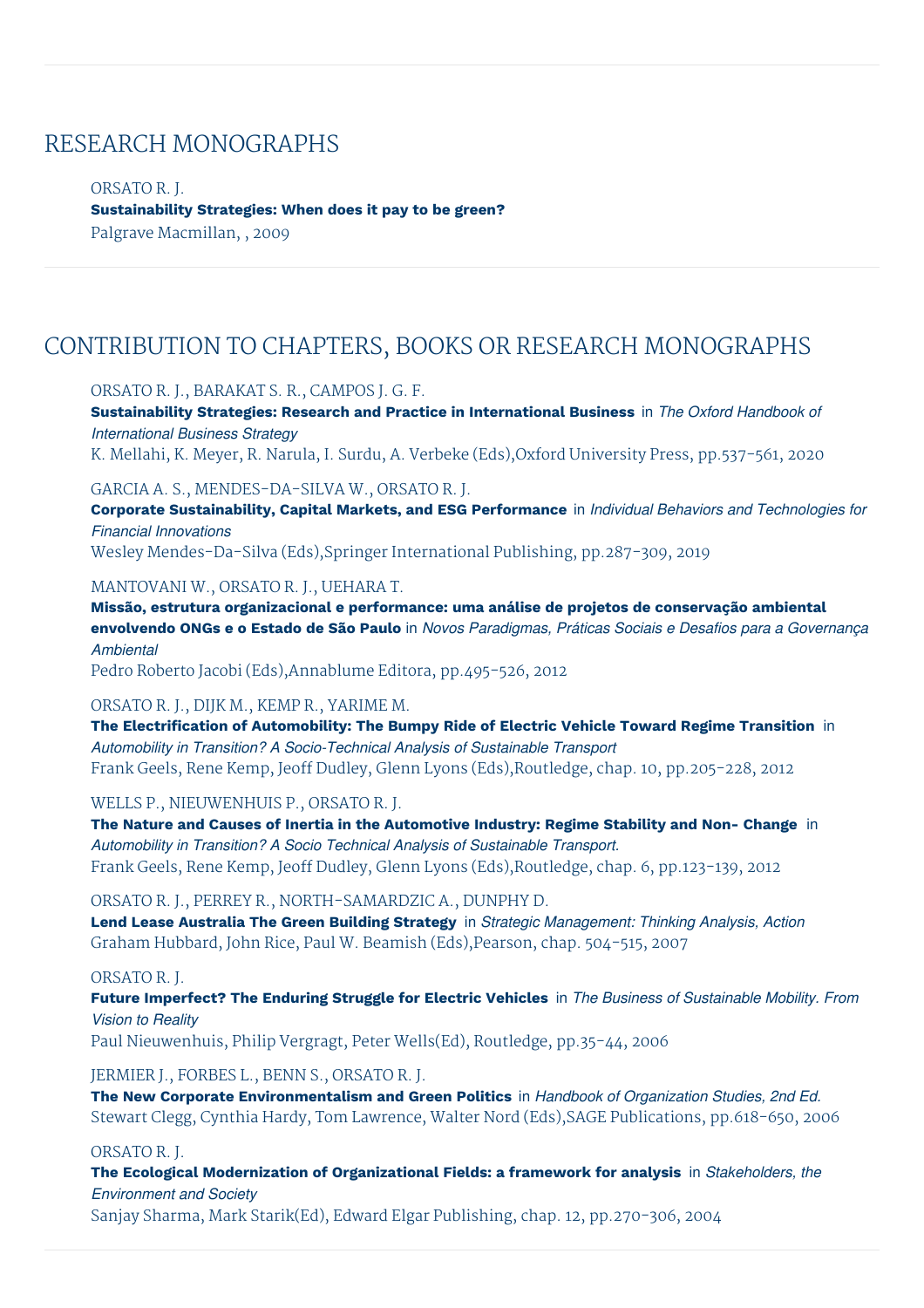## CASES IN INTERNATIONAL CASE COLLECTIONS

ORSATO R. J., FALCAO H., VAN WASSENHOVE L., LOEW WEISS R., MCNICHOLAS M. P., SANCHES G. **The Palm Oil Dilemma** 2014, INSEAD Case Studies, Fontainebleau, France

ORSATO R. J., VAN WASSENHOVE L. **Velib': Sustainable Market Space?** 2010, INSEAD Case Studies, Fontainebleau, France

VAN WASSENHOVE L., ORSATO R. J., HEMNE S. **Mobility Innovation for a Better Place** 2009, INSEAD Case Studies, Fontainebleau, France

ORSATO R. J., WELLS P., VAN WASSENHOVE L. **Eco-Entrepreneurship - TH!NK's Bumpy Ride** 2008, INSEAD Case Studies, Fontainebleau, France

ORSATO R. J., VON ZUBEN F., VAN WASSENHOVE L. **Empowering the Bottom of the Pyramid via Product Stewardship: Tetra Pak Entrepreneurial Networks in Brazil** 2007, INSEAD Case Studies, Fontainebleau, France

ORSATO R. J., MCCORMICK K. **Eco-Activism: Greenpeace, the Oil Industry and the Stuart Oil Shale Project in Australia** 2006, INSEAD Case Studies, Fontainebleau, France

ORSATO R. J., OSTROM A. **Eco-Branding: The Case of Änglamark** 2003, INSEAD Case Studies, Fontainebleau, France

## ENTRY (IN DICTIONARY OR ENCYCLOPEDIA)

ORSATO R. J.

**Environmental Challenges in Organizations** in *International Encyclopedia of the Social and Behavioral Sciences.* N. J. Smelser, P. B. Baltes(Ed), Elsevier, pp.4590-4592, 2001

## PROCEEDINGS/PRESENTATIONS

ORSATO R. J.

**Digital Business Platforms for Sustainability: an exploratory framework**

*14th OS Workshop Technology and organization 23-25 May, 2019, Mykonos, Greece*

ORSATO R. J.

**Business Platforms for Sustainability**

*SASE Conference. Global Reordering: prospects for equality, democracy and Justice, June 23-25, 2018, Kyoto, Japan*

ORSATO R. J., BARAKAT S., CAMPOS G.

## **Social Learning for Adaptation to Climate Change**

*Academy of Management Proceedings - AoM Annual Meeting, 5-9 August, 2016, Anaheim, CA, United States of America*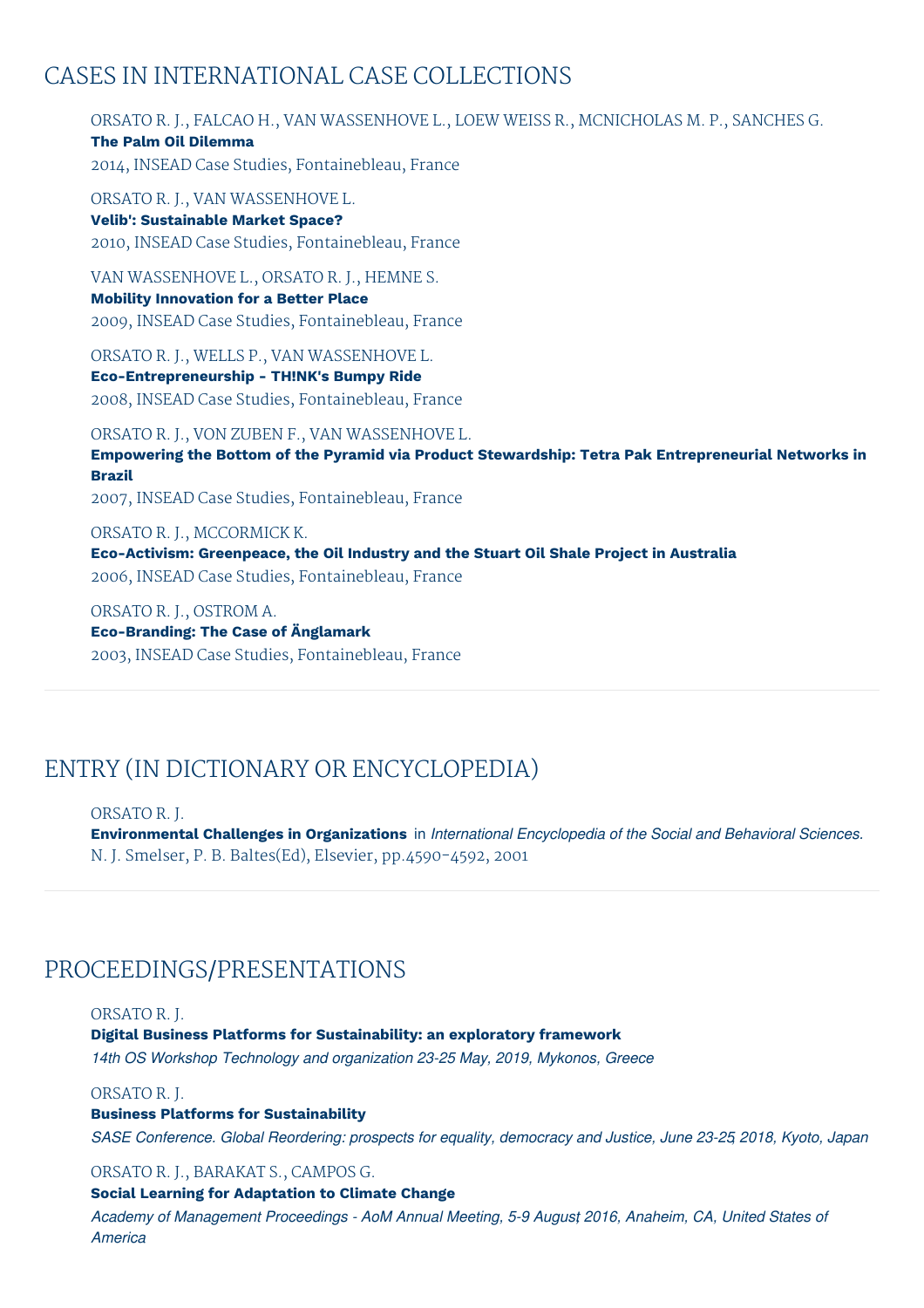## ORSATO R. J., BARAKAT S., CAMPOS G. **Communities of Practice for Organizational Adaptation to Climate Change**

*32nd EGOS Colloquium Proceedings, 7-9 July, 2016, Napoli, Italy*

## ORSATO R. J.

## **Organizational Adaptation to Climate Change: Learning to Anticipate in the Brazilian Energy Sector**

*Academy of Management Annual Meeting, 8-12 August, 2015, Vancouver, Canada*

## ORSATO R. J.

## **Sustainable Mobility**

*Oikos FutureLab 2011. November 15, 2011, St Gallen, Switzerland*

## ORSATO R. J.

## **Corporate Social Entrepreneuship**

*Challenge Social Innovation Conference, 20 September, 2011, Wien, Austria*

## ORSATO R. J.

## **Inovação de Valor Sustentável**

*Seminário de Administração da Produção, Logística e Operações Internacionais - SIMPOI, 26 Augus,t 2011, São Paulo, Brazil*

## DOCTORI-BLASS V., ORSATO R. J.

## **When does it Pay to Electrify Auto-mobility?**

The 6th International Conference of the International Society for Industrial Ecology (ISIE), 7-10 June 2011, Berkeley, *CA, United States of America*

## CHOCTEAU V., DRAKE D., KLEINDORFER P., ROSET A., ORSATO R. J.

#### **Collaborative Innovation for Sustainable Fleet Operations: The Electric Vehicle Adoption Decision**

*22nd Conference of the Production and Operation Management Society (POMS), 29 April–2 May, 2011, Reno, NV, United States of America*

## ORSATO R. J.

#### **Product Stewardship in the Packaging Industry: The case of Tetra Pak Brazil**

*International Society for Industrial Ecology Conference, 17-20 June, 2007, Toronto, Canada*

## ORSATO R. J.

## **Competitive Rationales for Strategic Environmental Management**

*Academy of Management Meeting, 5-10 August, 2005, Honolulu, Hawaii, United States of America*

## ORSATO R. J.

## **Radical Reformism: reconciling risk society and ecological modernization** *GRONEN Workshop, 20-23 April, 2004, Granada, Spain*

## ORSATO R. J.

## **The Political Ecology of Vehicle Recycling in Europe**

*The Academy of Management Conference: Symposia Powering Networks: Networks of Power and Power of Networks, 9-14 August, 2002, Denver, CO, United States of America*

## RANDJELOVIC J., ORSATO R. J., O'ROURKE A.

## **The Emergence of Green Venture Capital**

*Proceedings of 10th International conference of Greening of Industry, 23-26 June, 2002, Göteborg, Sweden*

## ORSATO R. J.

## **Radical Reformism: Embedding Industrial Ecology into Modernity**

*The Inaugural Meeting of the International Society for Industrial Ecology (ISIE) 12-14 November, 2001, Leiden, Netherlands (The)*

## ORSATO R. J., O'ROURKE A., ZINGALES F.

**Environmental and Socio-related Balanced Scorecard: Towards a Conceptual framework** *Proceedings of The Ninth Annual Business Strategy and the Environment Conference. 10-11 September, 2001, Leeds,*